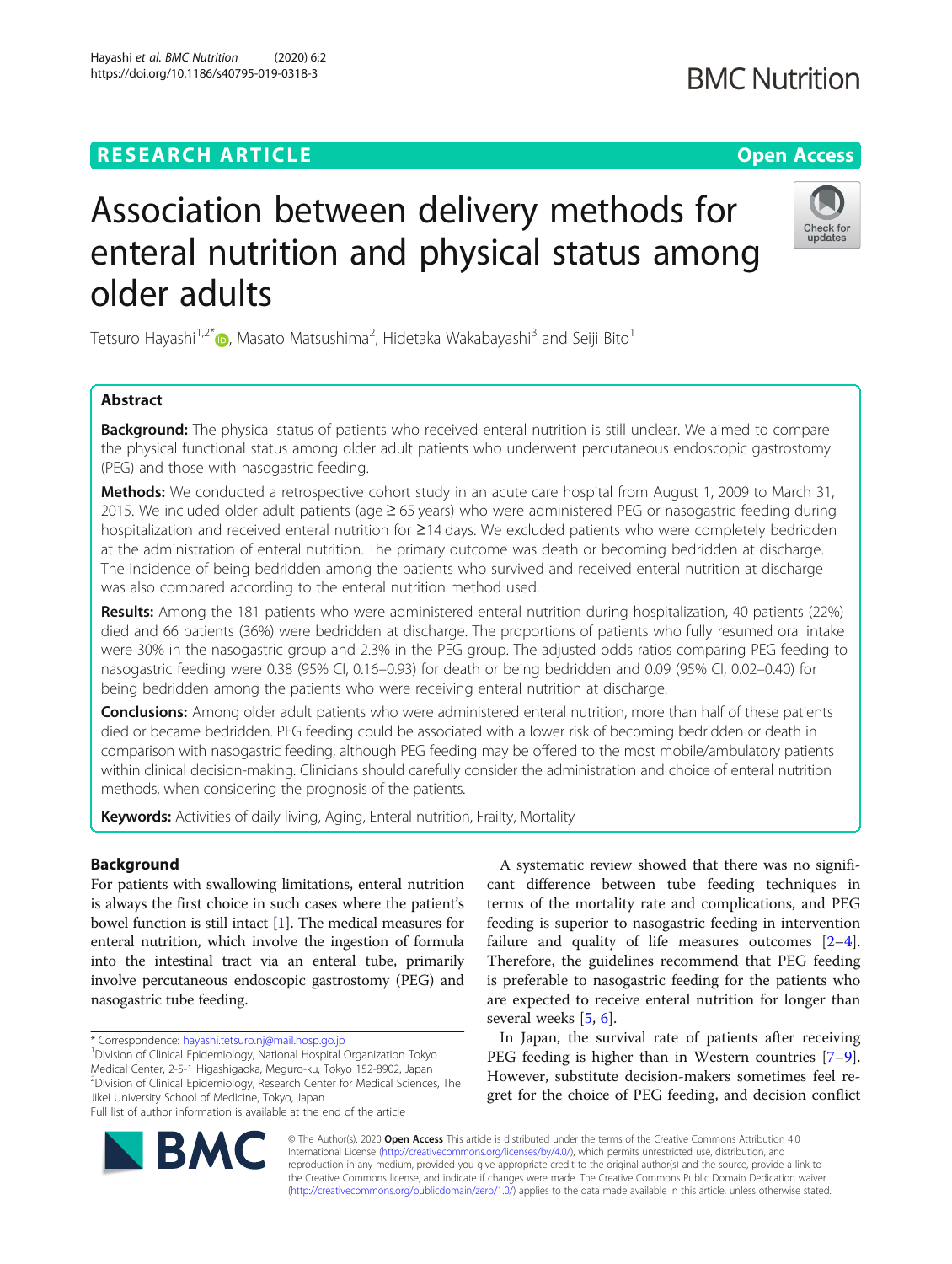have an influence on their decision regret [\[10\]](#page-6-0). Many family members feel that they do not have enough discussions on the choice of enteral feeding methods [[11\]](#page-6-0).

Physicians, speech pathologists, and dietitians should have sufficient discussions on enteral nutrition with patients and their families and provide fully information about advantages and disadvantages of enteral feeding methods. By contrast, only a few studies have examined the physical functional status among the patients who were administered enteral nutrition. In this context, we aimed to investigate the physical status of patients following enteral nutrition and to compare the difference between the feeding methods.

## Methods

## Design, setting, and participants

This study involved a retrospective analysis of data from the electronic medical record database of Tokyo Medical Center in Japan, from August 1, 2009 to March 31, 2015. Tokyo Medical Center is an educational acute care hospital with 780 beds, including 30 intensive care units and 50 psychiatric beds; the average length of hospital stay at this center is 12.9 days.

The study included patients aged ≥65 years who were admitted to the study institution and received enteral nutrition for ≥14 days during the hospitalization periods. The exclusion criteria were as follows: patients with prior history of enteral nutrition, patients with severe disturbance of consciousness (comatose; defined by the 3-digit code of 100, 200 or 300 on the Japan Coma Scale  $[12]$  $[12]$ ), patients with mechanical ventilation (defined by non-invasive positive pressure ventilation and/or invasive mechanical ventilation), patients treated in the intensive care unit and psychiatric care beds, patients who were bedridden at the administration of enteral nutrition, and patients without any available records of physical function. We set a lower limit of the period of receiving enteral nutrition at 14 days in order to focus on patients who required long-term or permanent enteral nutrition, since the guidelines recommend PEG feeding for patients who are expected to receive enteral nutrition for longer than several weeks [[5](#page-6-0), [6\]](#page-6-0). Bedridden patients at the administration of enteral nutrition were excluded in order to appropriately clarify the change in physical function. We evaluated the physical function of patients by using the "severity and nursing care needs assessment indicator for the general ward [[13](#page-6-0), [14\]](#page-6-0)." The Ministry of Health, Labor, and Welfare (MHLW) in Japan has made it mandatory for all Japanese hospitals to use this indicator to assess the severity and nursing care needs of inpatients, and trained nurses evaluate patients by using the indicator. The indicator consists of A and B scores, wherein the A score is related to disease severity and the B score is related to the physical

function of patients (Additional file [1](#page-5-0): Table S1). The B score is the sum of the grades for each item related to nursing support for daily activities. We defined being bedridden as a B score of 10–12 in this trial, since this score reflects patients with complete dependence.

#### Exposure and outcome variables

Patients who received enteral nutrition via a nasogastric tube for ≥14 days and never underwent the PEG procedure were allocated to the nasogastric group. In contrast, patients who started receiving enteral nutrition via PEG feeding or those who started receiving enteral nutrition via a nasogastric tube and subsequently switched to PEG feeding were allocated to the PEG group. Since this study was a retrospective data analysis, this allocation was completely based on the clinical decisions.

Our primary outcome was death or becoming bedridden at discharge. We also performed a sensitivity analysis to assess the patients who became bedridden among those who survived and received enteral nutrition at discharge.

#### Potential confounders

We considered the following variables as potential confounders, and analyzed the effect of these confounders on the outcome: age, sex, body mass index (BMI), diagnosis, presence of dementia, comorbidities (based on the updated Charlson comorbidity index  $[15, 16]$  $[15, 16]$  $[15, 16]$  $[15, 16]$ ), serum albumin level, disease severity, physical function, physical restraints, physical therapy, daily intake of enteral nutrition, estimated energy requirement, and the Geriatric Nutritional Risk Index [\[17\]](#page-6-0). Disease severity was estimated based on the A score of the "severity and nursing care needs assessment indicator for the general ward". The A score quantifies medical care: wound care, blood pressure monitoring, urine volume monitoring, respiratory care, ≥3 intravascular lines, electrocardiogram monitoring, continuous infusion, blood product use, and specialized treatments such as chemotherapy. We defined patients with an A score of  $\geq 2$  as severe patients in accordance with the MHLW definition. We also defined patients with a B score of 7–9 as moderately dependent based on their physical function, whereas a B score of 0–6 means less dependent. The use of physical restraints was evaluated in cases where physical restraints were applied in patients, including a wide cloth bandage across the trunk or on  $\geq 1$  limb. The use of physical therapy was evaluated in cases where patients received rehabilitation by physical therapists. Estimated energy requirement was calculated, using the Harris-Benedict equation and adjusting this value by activity factor (AF) and stress factor (SF)  $[18, 19]$  $[18, 19]$  $[18, 19]$  $[18, 19]$ . The values of AF were 1.2 for patients who did not receive physical therapy and 1.3 for patients who received physical therapy. The values of SF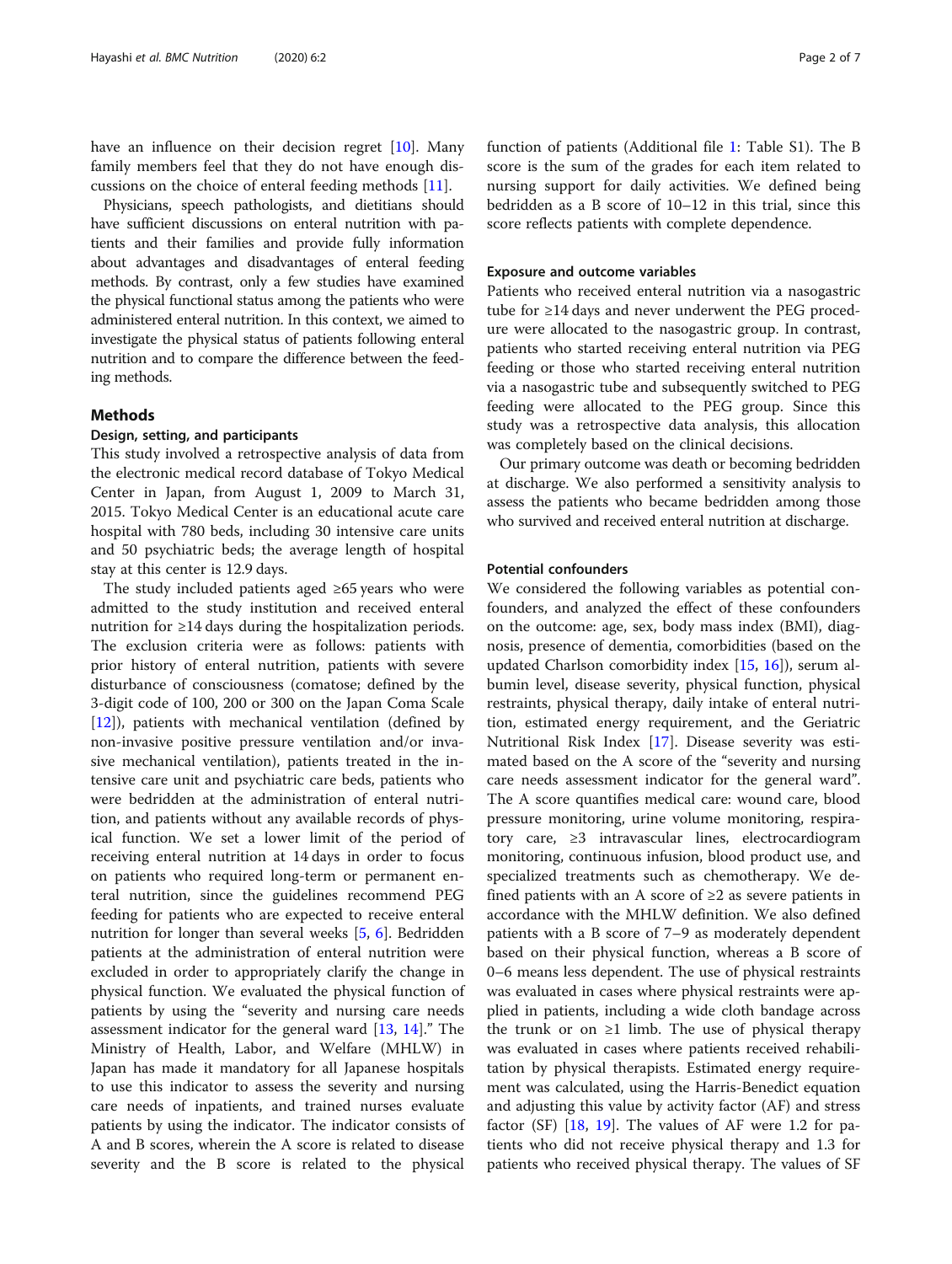were 1.0 for patients diagnosed as stroke/ neurological diseases and 1.2 for others.

#### Data collection

Patient data were acquired from the institutional electronic medical record database and were automatically extracted by an institutional system manager who did not participate in the analysis. Only the information regarding prior history of enteral nutrition, daily intake of enteral nutrition, and decision-making process was assessed by confirming the record of each patient.

## Statistical methods

We used the Wilcoxon rank sum test for continuous variables. A bivariate analysis between the two groups was conducted using the Chi-squared test or Fisher's exact test based on the number of samples. We used multiple imputation by chained equation to compensate for missing values. We fit logistic regression models for the outcome, adjusting for potential confounders. The P values were two-tailed, and  $P < 0.05$  was considered significant. All the analyses were conducted using STATA 12 software (StataCorp, College Station, TX, USA).

## Results

We identified 1410 patients who started receiving enteral nutrition during their hospitalization period. Based on the eligibility criteria, 181 patients were finally enrolled, including 138 patients in the nasogastric group and 43 patients in the PEG group (Fig. 1). All the patients in the PEG group had received prior enteral nutrition via a nasogastric tube and subsequently underwent PEG after a median (interquartile range, IQR) interval of 45 (26–70) days.

The percentages of the documented discussions for the choice of enteral feeding methods between physicians, patients and their families were 54% in the nasogastric group and 93% in the PEG group. The discussions were held after physicians received assessment reports of patients' swallowing function from their speech pathologists, dietitians and/or rehabilitation physicians. The major reason of choosing long-term nasogastric tube feeding was the families' preference of the nasogastric tube method to PEG method.

Table [1](#page-3-0) shows the characteristics of the patients in the nasogastric group and PEG group. The patients in the nasogastric group had a poor physical functional status at baseline in comparison with the patients in the PEG group. The median (IQR) length of hospital stay in the overall cohort was 84 (56–125) days, and was shorter in the nasogastric group than in the PEG group (78 days [52–123] vs. 95 days [61–151], respectively;  $P = 0.04$ ). There were one patient with leg fracture and five patients with head and neck cancer in the population. The numbers of patients who received therapy treatments from speech pathologists were 63 (46%) in NGT group and 17 (40%) in PEG group. The percentages of average intake to the estimated energy requirements were 69% in NGT group and 70% in PEG group.

The outcome measures are shown in Table [2](#page-4-0). Among the 181 patients who were administered enteral nutrition during hospitalization, 40 patients (22%) died and 66 patients (36%) were bedridden at discharge. The number of patients who were dead or bedridden at discharge was 84 patients (61%) in the nasogastric group and 22 patients (51%) in the PEG group. Among the patients who resumed oral intake, 23 patients (53%) received therapy treatment by speech pathologists. Of 98 patients who continued to receive enteral nutrition at discharge, the number of patients who became bedridden was 43 patients (67.2%) in the nasogastric group and 14 patients (41.2%) in the PEG group. The proportions of patients who fully resumed oral intake were 30% in the nasogastric group and 2.3% in the PEG group. There were two patients with temporal PEG feeding after surgery of head

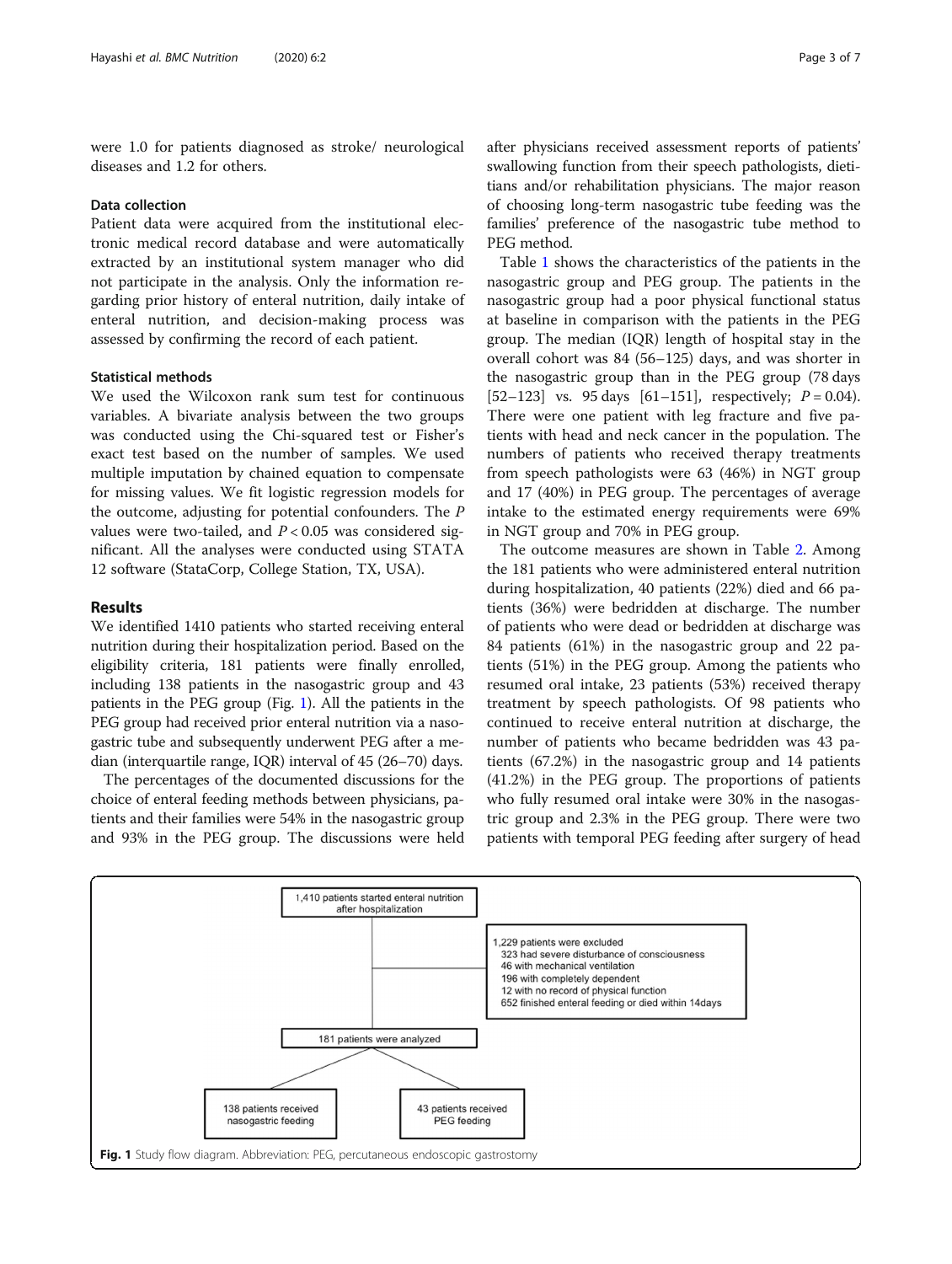#### <span id="page-3-0"></span>Table 1 Demographic characteristics of the patients

|                                                  | Nasogastric<br>$(n = 138)$ | PEG<br>$(n = 43)$ | $\overline{P}$        |
|--------------------------------------------------|----------------------------|-------------------|-----------------------|
|                                                  |                            |                   | 0.78                  |
| Age (years)                                      | 82 [78, 87]                | 84 [76, 88]       |                       |
| Female                                           | 55 (39.9)                  | 17 (39.5)         | 0.97                  |
| $BMI < 18.5^a$                                   | 32 (35.2)                  | 14 (45.2)         | 0.32                  |
| Diagnosis                                        |                            |                   |                       |
| Stroke/neurological diseases                     | 61(44.2)                   | 24 (55.8)         | 0.09                  |
| Respiratory diseases                             | 27 (19.6)                  | 12 (27.9)         |                       |
| Malignancy                                       | 21(15.2)                   | 4(9.3)            |                       |
| Others                                           | 29 (21.0)                  | 3(7.0)            |                       |
| Dementia                                         | 26 (18.8)                  | 6(14.0)           | 0.46                  |
| Updated Charlson Comorbidity Index               |                            |                   |                       |
| $0 - 2$                                          | 122 (88.4)                 | 39 (90.7)         | 0.44                  |
| $3 - 5$                                          | 10(7.3)                    | 1(2.3)            |                       |
| $\geq 6$                                         | 6(4.4)                     | 3(7.0)            |                       |
| Serum albumin (mg/dL) b                          |                            |                   |                       |
| < 2.5                                            | 31(22.5)                   | 4(9.3)            | 0.06                  |
| Severity (A score) <sup>c</sup>                  |                            |                   |                       |
| < 2                                              | 67(48.6)                   | 20 (46.5)         | 0.82                  |
| $\geq$ 2                                         | 71 (51.5)                  | 23 (53.5)         |                       |
| Physical function (B score) <sup>d</sup>         |                            |                   |                       |
| < 7                                              | 17(12.3)                   | 13 (30.2)         | $< 0.01$ <sup>*</sup> |
| $7 - 9$                                          | 121 (87.7)                 | 30 (69.8)         |                       |
| Received physical restraints                     | 86 (62.3)                  | 27 (62.8)         | 0.96                  |
| Received physical therapy                        | 133 (96.4)                 | 40 (93.0)         | 0.40                  |
| Daily intake of enteral nutrition (kcal)         | 1065 [809, 1200]           | 900 [645, 1107]   | $0.03*$               |
| Estimated energy requirement (kcal) <sup>a</sup> | 1536 [1320, 1714]          | 1284 [1135, 1699] | $< 0.01$ <sup>*</sup> |
| Geriatric nutritional risk indexe                | 80 [71, 87]                | 80 [75, 85]       | 0.78                  |

Data are presented as number (%) except for age, daily intake of enteral nutrition, estimated energy requirement, and Geriatric nutritional risk index, which are presented as median [interquartile range]

 $*P < 0.05$ 

33% missing

<sup>b</sup>5% missing

 $\frac{c}{dR}$  score of  $\geq$ 2 means severe disease

 $^{\text{d}}$ B score of 7–9 means moderately dependent, whereas B score of 0-6 means less dependent

35% missing

and neck cancer. All the patients who could not resume oral intake or who could not continue with enteral nutrition eventually died during the hospitalization period. The number of patients who were discharged to home was 40 patients (22%). There was no difference in the incidence of aspiration pneumonia.

Death or being bedridden at discharge was used as the outcome for the logistic regression analysis, which was adjusted for potential confounders (Table [3\)](#page-4-0). The analysis showed that, compared with the nasogastric group, the PEG group had a significantly lower risk of death or being bedridden at discharge. Of 98 patients who survived and continued to receive enteral nutrition at discharge, the logistic analysis for being bedridden indicated a decreased

risk in the PEG group. The higher daily intake of enteral nutrition was associated with the better outcome of physical status.

## **Discussion**

The results of this study indicate that PEG feeding is preferable to nasogastric feeding in terms of the patients' physical status. We found that patients with PEG feeding have a significantly lower risk of death or being bedridden. Moreover, among the patients who were receiving enteral nutrition at discharge, those with PEG feeding had a significantly lower risk of being bedridden. The reasons for the better outcomes in the PEG group remain unclear, although they may be explained by the fact that PEG feeding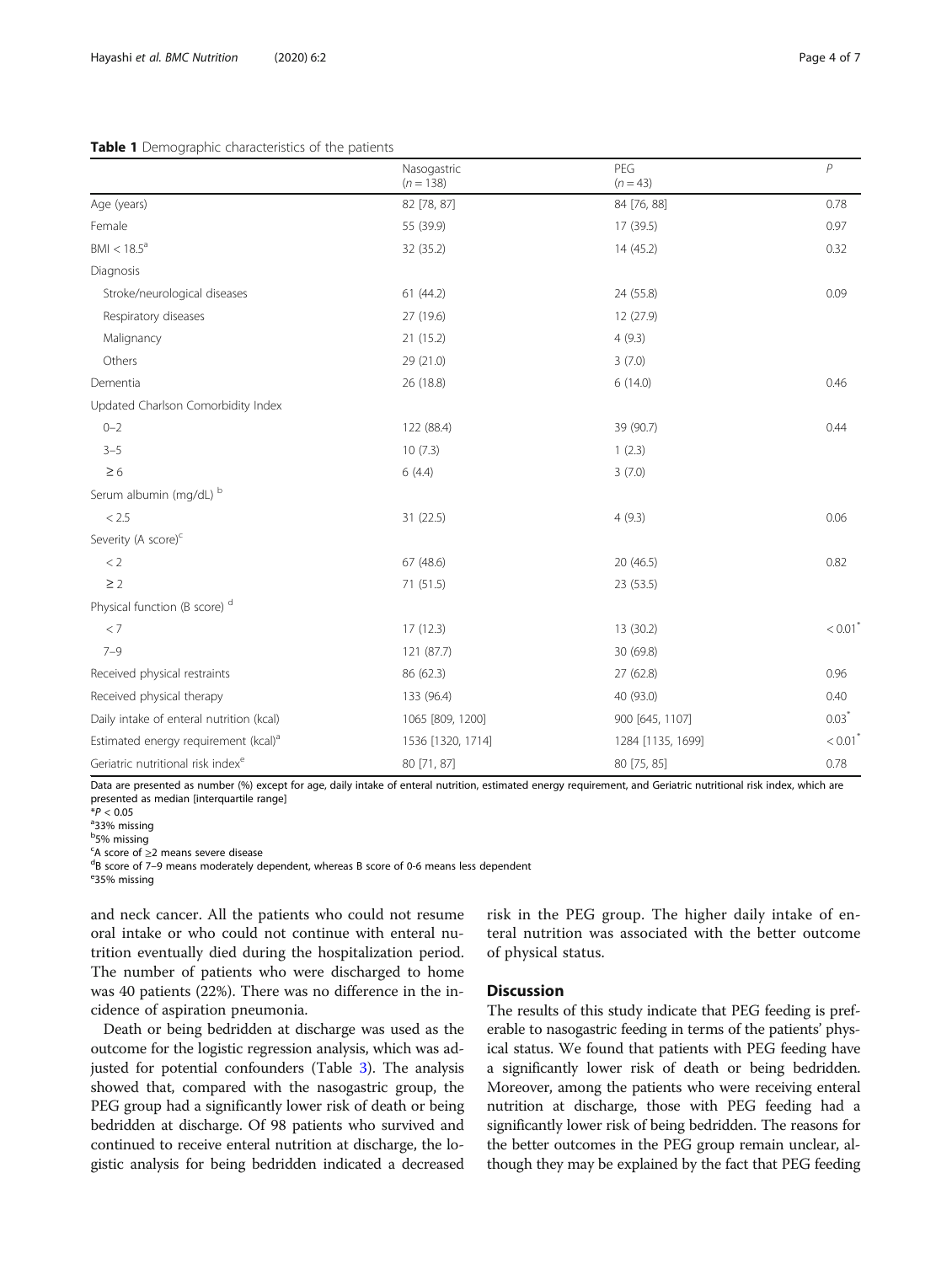## <span id="page-4-0"></span>Table 2 Outcome measures

|                                          | Nasogastric | PEG        | P                      |  |
|------------------------------------------|-------------|------------|------------------------|--|
|                                          | $(n = 138)$ | $(n = 43)$ |                        |  |
| Dead and bedridden                       | 84 (60.9)   | 22(51.2)   | 0.26                   |  |
| Dead                                     | 32 (23.2)   | 8(18.6)    | 0.53                   |  |
| Bedridden                                | 52 (37.7)   | 14 (32.6)  | 0.54                   |  |
| Oral intake resumption                   | 42 (30.4)   | 1(2.3)     | $< 0.001$ <sup>*</sup> |  |
| Receiving enteral nutrition at discharge | 64 (46.4)   | 34 (79.1)  | $< 0.001$ <sup>*</sup> |  |
| Discharge disposition                    |             |            |                        |  |
| Home                                     | 25(18.1)    | 15 (34.9)  | $0.02*$                |  |
| Nursing facilities                       | 9(6.5)      | 5(11.6)    | 0.33                   |  |
| Other hospitals                          | 72 (52.2)   | 15 (34.9)  | $0.048$ <sup>*</sup>   |  |
| Complication                             |             |            |                        |  |
| Aspiration pneumonia                     | 17(12.3)    | 7(16.3)    | 0.50                   |  |

Data are presented as number (%)

 $^*P < 0.05$ 

was associated with reduced tube troubles and hence enabled steady nutrition consumption [[3,](#page-6-0) [20](#page-6-0)]. Moreover, the degree and period of physical restraints or physical therapy might affect the outcomes, since we only assessed the presence or absence of physical restraints and physical therapy.

Patients in the nasogastric group were likely to take higher daily intake of enteral nutrition. The underlying reason may be explained that patients in the nasogastric group were likely to have higher estimated energy requirements. After the adjustment, the higher daily intake

|  |  |  |  |  |  | Table 3 Logistic regression analysis for death and becoming bedridden |  |
|--|--|--|--|--|--|-----------------------------------------------------------------------|--|
|--|--|--|--|--|--|-----------------------------------------------------------------------|--|

| Predictor variables                                                       | Death or bedridden <sup>a</sup> | Death <sup>a</sup>         | Bedridden <sup>b</sup>    |
|---------------------------------------------------------------------------|---------------------------------|----------------------------|---------------------------|
|                                                                           | OR (95% CI)                     | OR (95% CI)                | OR (95% CI)               |
| PEG feeding (nasogastric feeding as reference)                            | $0.38$ $(0.16 - 0.93)^{*}$      | $0.56(0.19 - 1.64)$        | $0.09(0.02 - 0.40)^{*}$   |
| Age (years)                                                               | $1.01(0.95 - 1.07)$             | $1.03(0.95 - 1.11)$        | $1.02(0.93 - 1.12)$       |
| Female (male as reference)                                                | $1.36(0.59 - 3.12)$             | $0.30(0.10 - 0.88)^T$      | 3.90 (0.75-20.19)         |
| BMI < $18.5$ ( $\geq$ 18.5 as reference)                                  | $0.78(0.20 - 3.01)$             | $1.82(0.41 - 8.00)$        | $0.89(0.10 - 8.34)$       |
| Diagnosis (stroke/neurological diseases as reference)                     |                                 |                            |                           |
| Respiratory diseases                                                      | 2.91 (0.73-11.64)               | $0.80(0.17 - 3.88)$        | $2.21(0.28 - 17.37)$      |
| Malignancy                                                                | $0.59(0.13 - 2.76)$             | $0.79(0.13 - 4.89)$        | $2.44(0.17 - 35.72)$      |
| Others                                                                    | $0.35(0.09 - 1.38)$             | $0.34(0.06 - 1.90)$        | $0.24(0.02 - 2.99)$       |
| Dementia                                                                  | $0.35(0.13 - 0.97)^{*}$         | $0.84(0.25 - 2.90)$        | $0.59(0.11 - 3.21)$       |
| Updated Charlson Comorbidity Index (score of 0-2 as reference)            |                                 |                            |                           |
| $3 - 5$                                                                   | $0.65(0.14 - 3.05)$             | $0.35(0.04 - 2.82)$        | $0.31(0.02 - 4.69)$       |
| $\geq 6$                                                                  | $0.48(0.08 - 2.97)$             | $0.82(0.09 - 7.39)$        | $0.03(0.00 - 1.09)$       |
| Albumin < 2.5 mg/dL (level $\geq$ 2.5 mg/dL as reference)                 | $0.88$ $(0.26 - 2.92)$          | $1.78(0.45 - 7.11)$        | $0.27(0.02 - 2.88)$       |
| Severity: A score $\geq 2$ (score of 0-1 as reference) <sup>c</sup>       | $1.05(0.49 - 2.26)$             | $0.64(0.26 - 1.54)$        | 3.31 (0.76-14.36)         |
| Physical function: B score = 7-9 (score of 0-6 as reference) <sup>d</sup> | $1.77(0.68 - 4.64)$             | $1.36(0.39 - 4.66)$        | $1.34(0.27 - 6.80)$       |
| Physical restraints (no physical restraints as reference)                 | $1.69(0.79 - 3.65)$             | $1.53(0.56 - 4.15)$        | $5.08$ $(1.19 - 21.71)^*$ |
| Physical therapy (no physical therapy as reference)                       | $0.44(0.08 - 2.56)$             | $0.12$ $(0.01 - 0.95)^{*}$ | $0.15(0.00 - 12.55)$      |
| Daily intake of enteral nutrition (kcal/100)                              | $0.77$ $(0.68 - 0.88)^{*}$      | $0.76$ $(0.66 - 0.88)^{*}$ | $0.66$ $(0.52 - 0.85)^T$  |
| Estimated energy requirement (kcal/100)                                   | $1.13(0.83 - 1.53)$             | $1.15(0.85 - 1.56)$        | $1.38(0.79 - 2.40)$       |
| Geriatric nutritional risk index                                          | $0.98(0.93 - 1.03)$             | $0.98(0.91 - 1.05)$        | $0.97(0.86 - 1.09)$       |

 $^*P < 0.05$ <br><sup>a</sup>181 pati

<sup>a</sup>181 patients were analyzed

<sup>b</sup>98 patients who survived and continued to receive enteral nutrition at discharge were analyzed

 $\epsilon$  A score of  $\geq$ 2 means severe disease

 $\mathrm{^{d}B}$  score of 7-9 means moderately dependent, whereas B score of 0--6 means less dependent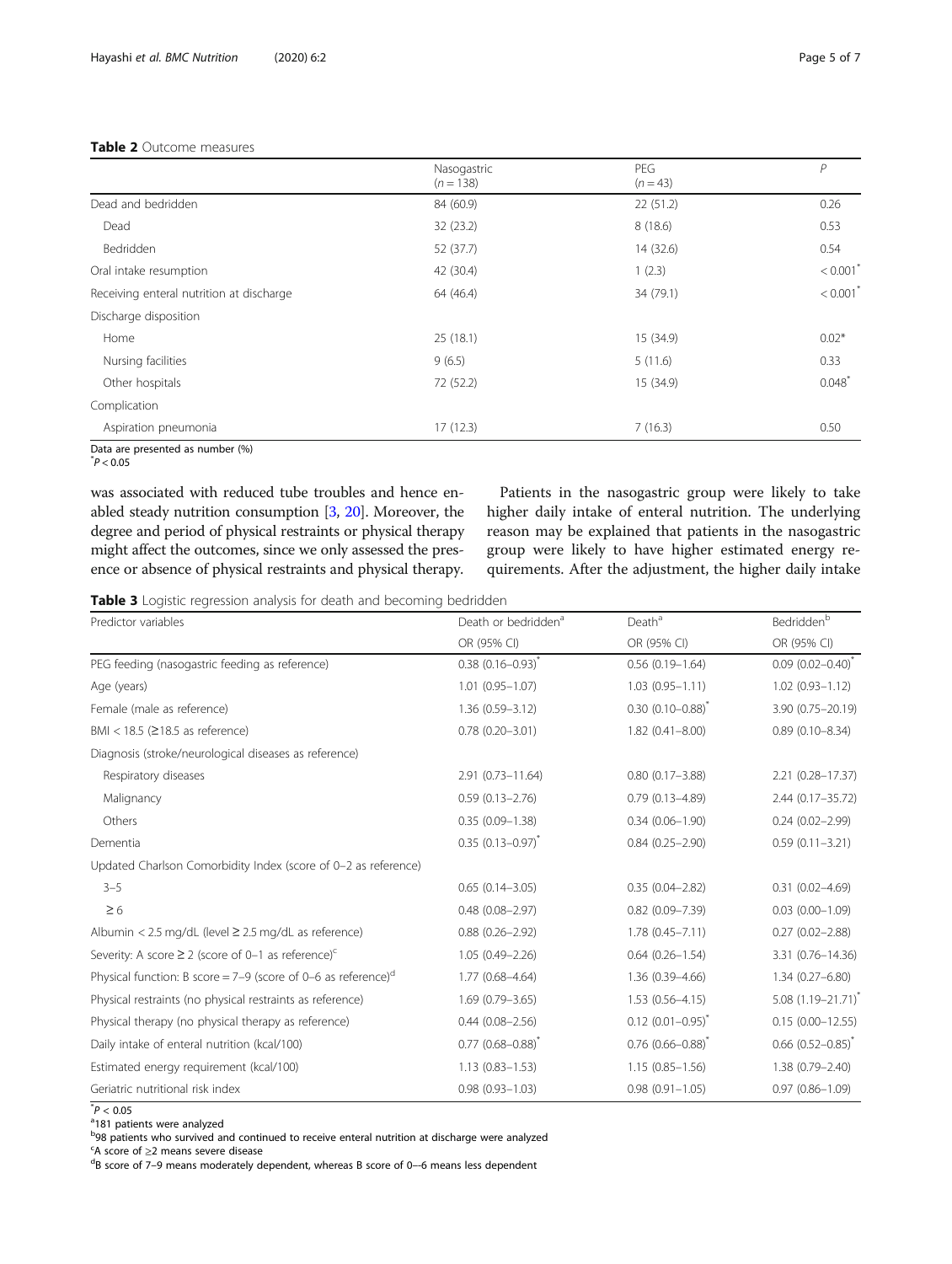<span id="page-5-0"></span>of enteral nutrition was associated with the better physical status.

One interesting finding was that the patients in the nasogastric group had a higher probability of resuming oral intake at discharge, despite the fact that they had a severe condition at baseline. This result may indicate that there were other factors that predict the probability of resuming oral intake, which could not be explored in this study. Alternatively, this may be explained by the fact that patients who were not able to consume an oral diet eventually received the PEG procedure.

There was no significant difference in the presence of dementia between NGT and PEG groups. The overall prevalence of dementia was two out of ten in our analysis, and the frequency of dementia may be underestimated, since the sensitivity and specificity of detecting dementia in our database were 37.5 and 100% [[21](#page-6-0)]. In our analysis, the presence of dementia was associated with decreased risk of death and bedridden, although a previous systematic review shows that the association between presence of dementia and mortality among patients with enteral nutrition remains controversial [\[22\]](#page-6-0).

We found that more than half of the patients in each group underwent physical restraints during their hospitalization period. The application of physical restraints could possibly lead to further complications [[23](#page-6-0)]. In contrast, medical staff tended to use physical restraints for patients with tube feeding in order to prevent tube removal [[24](#page-6-0)]. Attanasio noted that tube replacement is more frequent with nasogastric feeding than with PEG feeding, and it may be a cause of physical restraints [\[25\]](#page-6-0), although there was no significant difference in the frequency of physical restraint use between the groups in our study. It is important to minimalize the use of physical restraints for the patients with enteral nutrition.

The study limitation includes that the allocation of PEG or nasogastric groups was completely based on the clinical decisions, and PEG feeding may be offered to the most mobile/ambulatory patients. We included potential confounders to adjust for the final model. However, there could be residual confounding, since our study was a retrospective study and PEG feeding would be considered for patients with better prognosis during the hospital stay. In addition, we could not determine Cronbach's alpha and the test-retest reliability correlations of the "severity and nursing care needs assessment indicator for the general ward," although previous studies have confirmed its concurrent validity and criterion validity [[13](#page-6-0), [14](#page-6-0)]. Finally, the dataset had also limited information on the proportion of food/fluid balance and protein intake.

## Conclusion

Among older adult patients who were administered enteral nutrition, more than half of these patients died

or became bedridden. PEG feeding could be associated with a lower risk of becoming bedridden or death in comparison with nasogastric feeding, although PEG feeding may be offered to the most mobile/ambulatory patients within clinical decision-making. Clinicians should carefully consider the administration and choice of enteral nutrition methods, when considering the prognosis of physical status of the patients. We believe that these findings may be useful for decision making by patients and clinicians.

#### Supplementary information

Supplementary information accompanies this paper at [https://doi.org/10.](https://doi.org/10.1186/s40795-019-0318-3) [1186/s40795-019-0318-3.](https://doi.org/10.1186/s40795-019-0318-3)

Additional file 1: Table S1 The B score of the "Severity and nursing care needs assessment indicator for general ward". The B score of the "Severity and nursing care needs assessment indicator for general ward" is related to the physical functional status of inpatients. It comprises various items related to nursing support for daily activities.

#### Abbreviations

PEG: Percutaneous endoscopic gastrostomy

#### Acknowledgments

We thank Mr. Hibiki Tsuchiya of Tokyo Medical Center for the assistance with data extraction.

#### Authors' contributions

TH mainly designed and organized this research. MM and HW involved in research design and analysis. SB involved in research design, analysis, and writing. The authors approved the final version of the report.

#### Funding

There was no funding to declare.

#### Availability of data and materials

The datasets used and analyzed during the current study are not publicly available due to the patients' privacy but are available from the corresponding author on reasonable request.

#### Ethics approval and consent to participate

The use of data concerning the patients was approved by the Institutional Ethics Committee at Tokyo Medical Center. Informed consent could not be directly obtained due to the research design. However, information regarding the study was provided through hospital information services in advance.

#### Consent for publication

Not applicable.

#### Competing interests

MM is the program director of Jikei Clinical Research Program for Primary Care, and TH and HW were former trainees of the Jikei Clinical Research Program for Primary Care. TH and HW were former graduate students of The Jikei University Graduate School of Medicine. No other conflict of interests have been declared by the authors.

#### Author details

<sup>1</sup> Division of Clinical Epidemiology, National Hospital Organization Tokyc Medical Center, 2-5-1 Higashigaoka, Meguro-ku, Tokyo 152-8902, Japan. <sup>2</sup> Division of Clinical Epidemiology, Research Center for Medical Sciences, The Jikei University School of Medicine, Tokyo, Japan. <sup>3</sup>Department of Rehabilitation Medicine, Yokohama City University Medical Center, Yokohama, Japan.